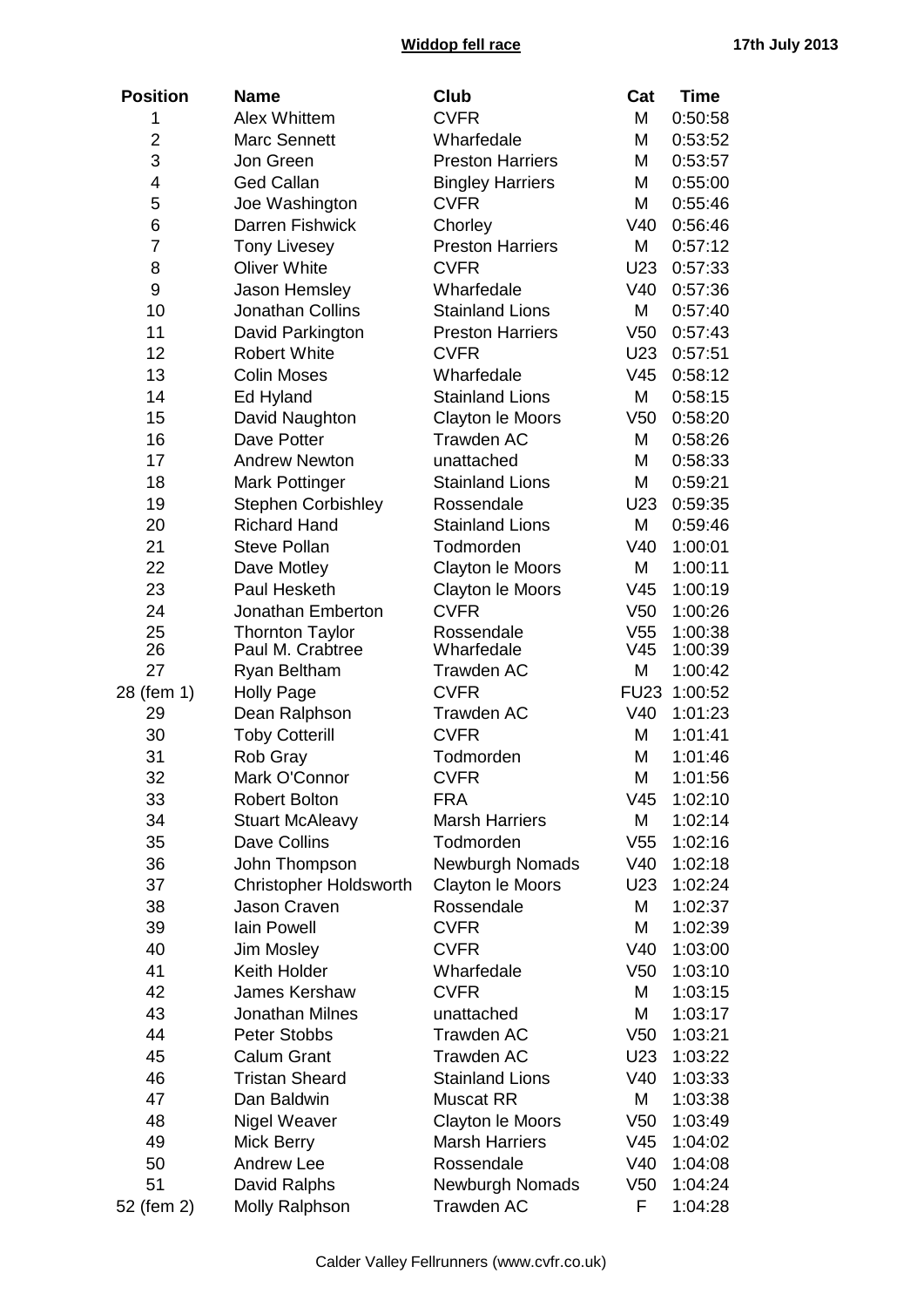## **Widdop fell race 17th July 2013**

| <b>Position</b> | <b>Name</b>               | <b>Club</b>                               | Cat             | <b>Time</b> |
|-----------------|---------------------------|-------------------------------------------|-----------------|-------------|
| 53              | Martyn Chapman            | unattached                                | V <sub>45</sub> | 1:04:42     |
| 54              | <b>Tim Brooks</b>         | <b>CVFR</b>                               | V40             | 1:05:15     |
| 55              | <b>Daniel Brookes</b>     | <b>Newburgh Nomads</b>                    | M               | 1:05:22     |
| 56              | David Copping             | Keighley & Craven                         | V45             | 1:05:31     |
| 57              | <b>Robert Bumstead</b>    | <b>Valley Striders</b>                    | V40             | 1:05:33     |
| 58              | <b>Andrew Corbishley</b>  | Rossendale                                | V60             | 1:05:45     |
| 59              | <b>Barry Scott</b>        | Wharfedale                                | V40             | 1:05:47     |
| 60              | John Bassinder            | <b>Stainland Lions</b>                    | V <sub>55</sub> | 1:06:06     |
| 61              | <b>Chris Cavey</b>        | Heptonstall                               | V45             | 1:06:07     |
| 62              | Nick Murphy               | <b>CVFR</b>                               | V <sub>55</sub> | 1:06:11     |
| 63              | <b>Martin Mason</b>       | <b>CVFR</b>                               | V40             | 1:06:16     |
| 64              | Ken Taylor                | Rossendale                                | V65             | 1:06:21     |
| 65              | John Egan                 | Wharfedale                                | V40             | 1:06:28     |
| 66              | Dugald McCallum           | Clayton le Moors                          | V65             | 1:06:39     |
| 67 (fem 3)      | Debbie Wilson             | Trawden AC                                | <b>FV40</b>     | 1:06:39     |
| 68              | lain Conley               | unattached                                | V40             | 1:06:41     |
| 69              | <b>Wally Coppelov</b>     |                                           | V <sub>50</sub> | 1:07:00     |
| 70              | Adam Scratcherd           | Newburgh Nomads<br><b>Stainland Lions</b> | M               |             |
|                 |                           |                                           |                 | 1:07:07     |
| 71              | <b>Philip Taylor</b>      | Prestwich AC                              | V45             | 1:07:09     |
| 72              | Jeffrey Pickup            | Clayton le Moors                          | V60             | 1:07:21     |
| 73              | John Allan                | unattached                                | М               | 1:07:33     |
| 74              | <b>Graham Barnes</b>      | unattached                                | V <sub>55</sub> | 1:07:53     |
| 75              | Michael Wilding           | Darwen Dashers                            | V40             | 1:08:08     |
| 76              | Jonathan Boothman         | Wharfedale                                | V40             | 1:08:13     |
| 77 (fem 4)      | <b>Fiona Hall</b>         | <b>Trawden AC</b>                         | F               | 1:08:15     |
| 78              | Marc Dobney               | unattached                                | V40             | 1:08:22     |
| 79 (fem 5)      | <b>Sarah Hutchins</b>     | <b>Halifax Harriers</b>                   | F               | 1:08:25     |
| 80              | Michael Burnham           | <b>Preston Harriers</b>                   | M               | 1:08:56     |
| 81              | <b>Alan Martin</b>        | <b>Preston Harriers</b>                   | V <sub>45</sub> | 1:08:57     |
| 82              | Shaun Lennon              | <b>Idle AC</b>                            | V <sub>50</sub> | 1:09:31     |
| 83              | Michael McLoughlin        | <b>Preston Harriers</b>                   | V60             | 1:09:42     |
| 84              | <b>Steve Carter</b>       | Keighley & Craven                         | V60             | 1:09:50     |
| 85              | <b>Andrew Cross</b>       | unattached                                | М               | 1:10:23     |
| 86              | David Bufton              | unattached                                | M               | 1:10:33     |
| 87              | <b>Andrew Foster</b>      | Clayton le Moors                          | V45             | 1:10:34     |
| 88              | Alex Braysford            | Clayton le Moors                          | V40             | 1:10:38     |
| 89 (fem 6)      | <b>Lindsey Berends</b>    | <b>Preston Harriers</b>                   | F.              | 1:10:42     |
| 90              | <b>Fred Duendler</b>      | <b>Newburgh Nomads</b>                    | V <sub>55</sub> | 1:10:44     |
| 91              | Nathan Kennaugh           | <b>CVFR</b>                               | М               | 1:11:37     |
| 92              | Jeff Hignett              | Rossendale                                | V60             | 1:11:44     |
| 93              | lan Hollas                | <b>Trawden AC</b>                         | V40             | 1:11:47     |
| 94              | <b>Paul Cruthers</b>      | Todmorden                                 | V50             | 1:11:51     |
| 95 (fem 7)      | Kerrie Bretherton         | Trawden AC                                | F.              | 1:12:07     |
| 96              | <b>Simon Bennett</b>      | <b>Bowland</b>                            | V <sub>50</sub> | 1:12:38     |
| 97              | <b>Mark Culshaw</b>       | <b>Newburgh Nomads</b>                    | V45             | 1:13:02     |
| 98              | <b>Peter Carter</b>       | <b>Preston Harriers</b>                   | V45             | 1:13:33     |
| 99              | Gavin Dodd                | <b>Stainland Lions</b>                    | М               | 1:13:39     |
| 100             | <b>Toby Sydes</b>         | <b>CVFR</b>                               | V40             | 1:13:40     |
| 101 (fem 8)     | Aileen Baldwin            | <b>Stainland Lions</b>                    | <b>FV60</b>     | 1:14:12     |
| 102             | <b>Michael Corbishley</b> | Rossendale                                | M               | 1:14:13     |
| 103             | <b>Phil White</b>         | <b>CVFR</b>                               | V <sub>50</sub> | 1:14:14     |
| 104 (fem 9)     | Louise Turner             | <b>Stainland Lions</b>                    | F               | 1:14:18     |
|                 |                           |                                           |                 |             |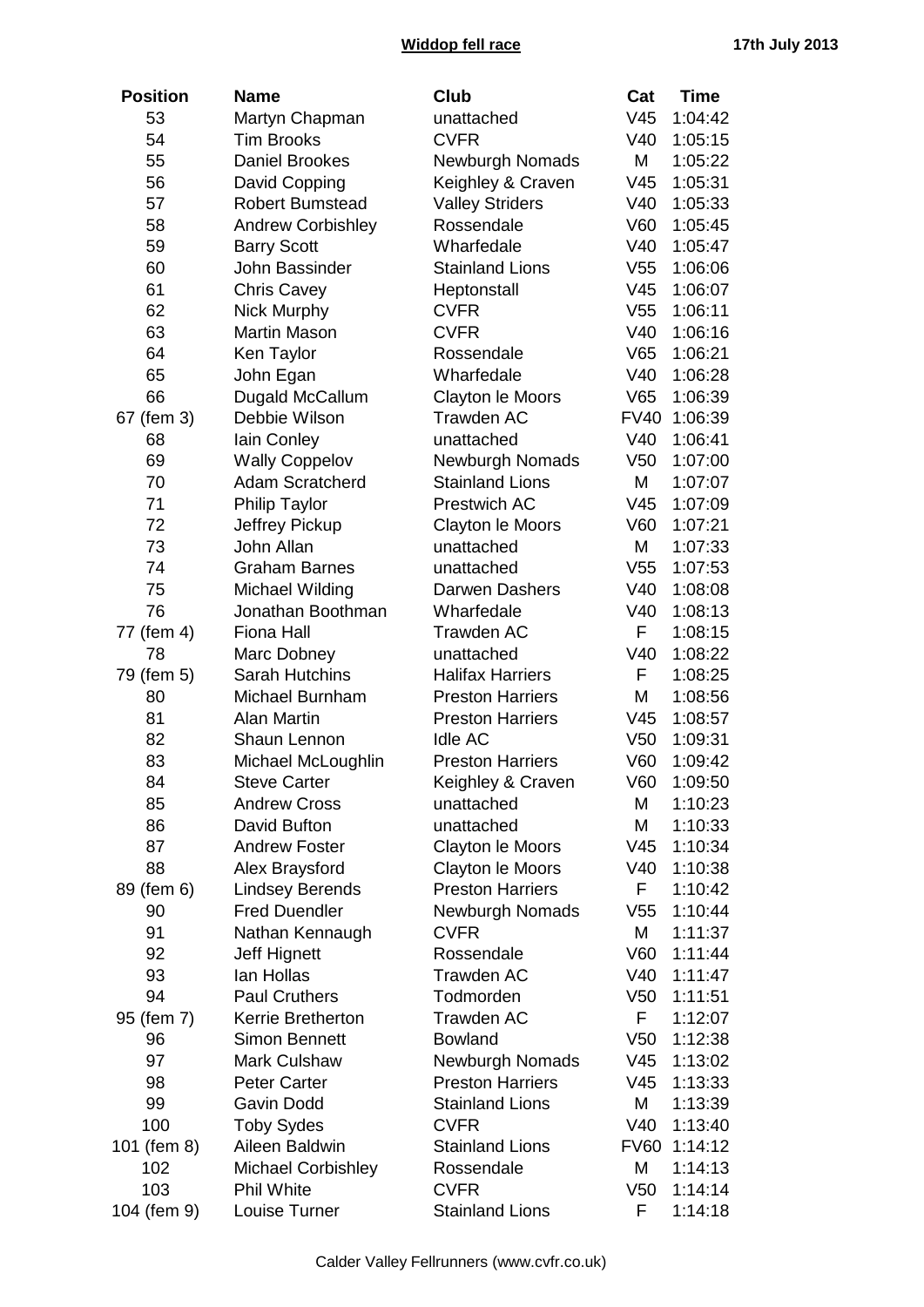## **Widdop fell race 17th July 2013**

| <b>Position</b>     | <b>Name</b>                               | Club                                 | Cat                            | <b>Time</b>        |
|---------------------|-------------------------------------------|--------------------------------------|--------------------------------|--------------------|
| 105                 | Ken Livesey                               | <b>Trawden AC</b>                    | V <sub>55</sub>                | 1:14:22            |
| 106                 | Martin Wood                               | <b>Stainland Lions</b>               | V <sub>50</sub>                | 1:14:37            |
| 107                 | David Lewis                               | <b>Idle AC</b>                       | V <sub>55</sub>                | 1:14:54            |
| 108                 | David Cummings                            | <b>Trawden AC</b>                    | V <sub>50</sub>                | 1:15:14            |
| 109                 | <b>John Coates</b>                        | Ilkley                               | V <sub>50</sub>                | 1:15:21            |
| 110                 | Phil Derych                               | Northern Star                        | U23                            | 1:15:28            |
| 111                 | Jim Doherty                               | <b>Preston Harriers</b>              | V45                            | 1:15:34            |
| 112                 | <b>Andrew Meek</b>                        | <b>CVFR</b>                          | V <sub>45</sub>                | 1:16:37            |
| 113 (fem 10)        | Rachel Johnston                           | <b>CVFR</b>                          | <b>FV45</b>                    | 1:16:53            |
| 114                 | <b>Arthur Warren</b>                      | <b>FRA</b>                           | V60                            | 1:16:56            |
| 115                 | <b>Brian Maddock</b>                      | <b>Preston Harriers</b>              | V <sub>55</sub>                | 1:16:59            |
| 116                 | <b>Stephen Fish</b>                       | Clayton le Moors                     | V60                            | 1:17:07            |
| 117                 | David Bradshaw                            | Prestwich AC                         | V <sub>50</sub>                | 1:17:20            |
| 118                 | Adam Howard                               | <b>Trawden AC</b>                    | M                              | 1:17:29            |
| 119                 | <b>Michael Bottom</b>                     | Northern Star                        | M                              | 1:17:52            |
| 120                 | James Richard Law                         | Heptonstall                          | M                              | 1:18:08            |
| 121                 | <b>Charlie Barlow</b>                     | <b>Saddleworth Runners</b>           | V <sub>55</sub>                | 1:18:16            |
| 122                 | John Nunn                                 | <b>CVFR</b>                          | V <sub>50</sub>                | 1:18:44            |
| 123                 | Peter Bolton                              | <b>Red Rose</b>                      | V <sub>50</sub>                | 1:19:11            |
| 124                 |                                           | <b>CVFR</b>                          | V45                            | 1:19:36            |
| 125                 | <b>Robin Gray</b><br><b>Brian Kennedy</b> | Newburgh Nomads                      | V60                            | 1:19:49            |
| 126                 | <b>Nick Harris</b>                        | Rossendale                           | V60                            |                    |
|                     |                                           |                                      | F                              | 1:20:02            |
| 127 (fem 11)<br>128 | <b>Kirsty Patten</b>                      | Todmorden<br><b>FRA</b>              | V <sub>50</sub>                | 1:20:05<br>1:20:29 |
|                     | John Agg<br><b>Autumn Howard</b>          | <b>Trawden AC</b>                    | F                              | 1:20:49            |
| 129 (fem 12)<br>130 | Matt Cochrane                             | <b>Newburgh Nomads</b>               | V <sub>55</sub>                | 1:21:21            |
| 131 (fem 13)        | Sally Chesworth                           | <b>CVFR</b>                          | <b>FV45</b>                    | 1:21:55            |
| 132 (fem 14)        | <b>Elspeth Pennington</b>                 | <b>Preston Harriers</b>              | F                              | 1:22:27            |
| 133 (fem 15)        | Sarah Hughes                              | Todmorden                            | F                              | 1:22:31            |
| 134 (fem 16)        | Jackie Holden                             | Todmorden                            | <b>FV40</b>                    | 1:22:31            |
| 135 (fem 17)        | Rachel Whalley                            | <b>Trawden AC</b>                    | <b>FV40</b>                    | 1:23:14            |
| 136                 | Phil Rooth                                | Idle AC                              | M                              | 1:23:22            |
| 137                 | <b>Simon Lister</b>                       | <b>Trawden AC</b>                    | V40                            | 1:25:12            |
| 138                 | Mark McConville                           | <b>Trawden AC</b>                    | V40                            | 1:25:13            |
| 139                 | lan Smith                                 | Keighley & Craven                    | V <sub>55</sub>                | 1:26:23            |
| 140                 | Colin Hughes                              | <b>Stainland Lions</b>               | V <sub>55</sub>                |                    |
| 141                 | <b>Steve Boyer</b>                        | <b>Stainland Lions</b>               | V <sub>50</sub>                | 1:26:36<br>1:26:37 |
| 142 (fem 18)        | <b>Hilary Farren</b>                      | Rossendale                           | <b>FV50</b>                    | 1:27:42            |
| 143                 | <b>Peter Ehrhardt</b>                     | Todmorden                            | V65                            | 1:27:47            |
| 144 (fem 19)        | Anne McIner                               | Wharfedale                           | <b>FV45</b>                    | 1:28:17            |
|                     | <b>Charlotte Wetton</b>                   | <b>CVFR</b>                          | F                              | 1:29:14            |
| 145 (fem 20)<br>146 |                                           | <b>Stainland Lions</b>               |                                |                    |
|                     | Ray Mooney                                | <b>Trawden AC</b>                    | V <sub>50</sub><br><b>FV45</b> | 1:30:31            |
| 147 (fem 21)        | Karen Gail Wood                           |                                      | F                              | 1:31:25            |
| 148 (fem 22)        | Aneaka Kellay                             | unattached                           |                                | 1:31:47            |
| 149 (fem 23)        | <b>Claire Duffield</b>                    | Todmorden                            | <b>FV40</b>                    | 1:32:06            |
| 150 (fem 24)        | Moyra Parfitt                             | Todmorden                            | <b>FV65</b>                    | 1:32:06            |
| 151 (fem 25)        | <b>Melanie Blackhurst</b>                 | Todmorden                            | <b>FV45</b>                    | 1:32:06            |
| 152                 | <b>Robert Hirst</b>                       | Clayton le Moors                     | V60                            | 1:32:11            |
| 153                 | George Arnold                             | <b>Preston Harriers</b>              | V70                            | 1:33:42            |
| 154                 | <b>Richard Smith</b>                      | unattached                           | V <sub>45</sub>                | 1:35:47            |
| 155                 | David Danbury                             | unattached<br><b>Stainland Lions</b> | V60                            | 1:36:49            |
| 156                 | Simon Gadd                                |                                      | V <sub>45</sub>                | 1:41:04            |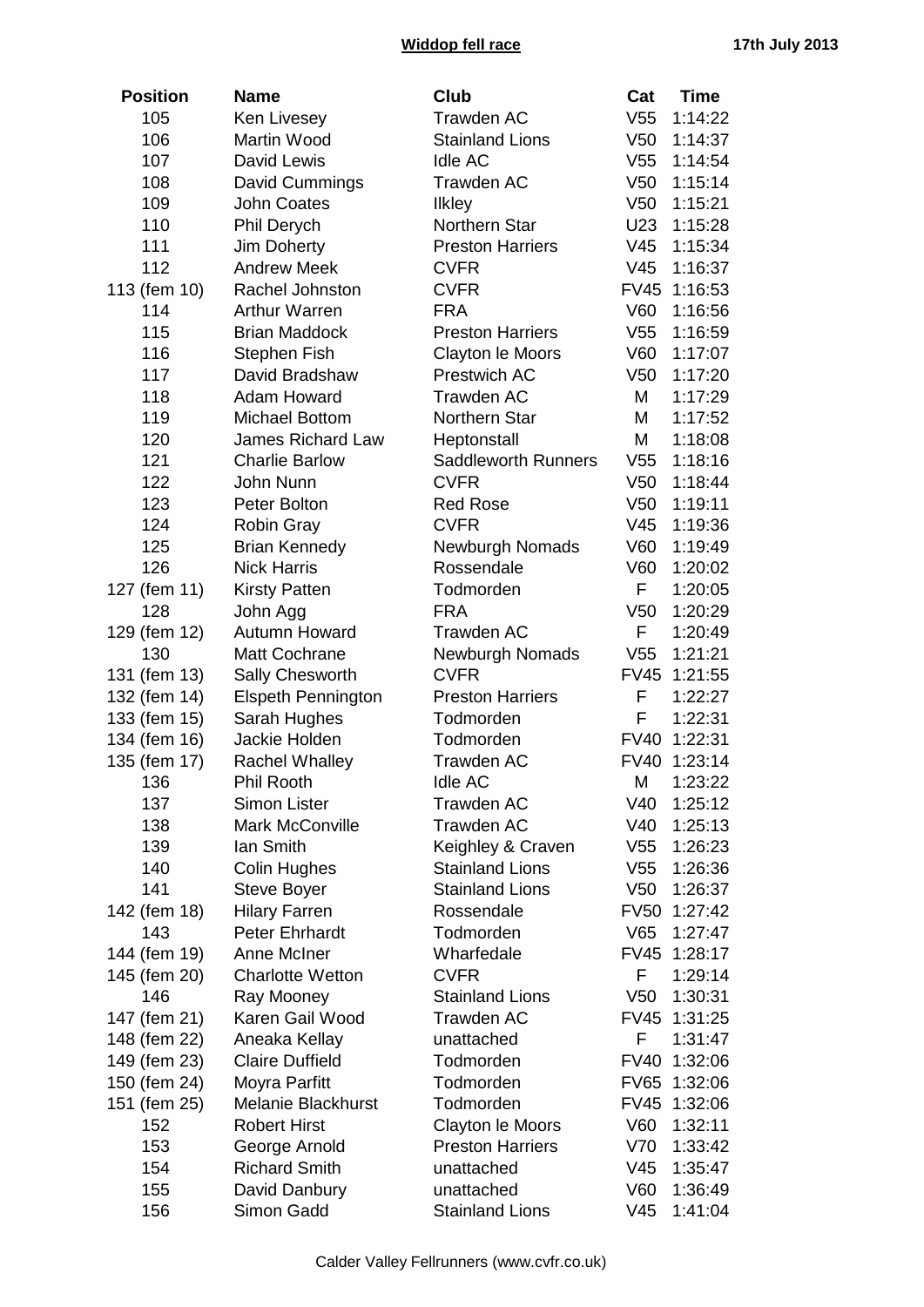| <b>Position</b> | <b>Name</b>     | Club       | Cat  | Time       |
|-----------------|-----------------|------------|------|------------|
|                 | Fionnyala Swann | Trawden AC | FV40 | <b>DNF</b> |

| <u>Men's Teams</u> |                                                                |                         |                           | <b>Points</b> |
|--------------------|----------------------------------------------------------------|-------------------------|---------------------------|---------------|
|                    | 1 Alex Whittem<br>Joe Washington<br><b>Oliver White</b>        | <b>CVFR</b>             | 1<br>5<br>8               | 14            |
|                    | 2 Jon Green<br><b>Tony Livesey</b><br>David Parkington         | <b>Preston Harriers</b> | 3<br>$\overline{7}$<br>11 | 21            |
|                    | 3 Marc Sennett<br>Jason Hemsley<br><b>Colin Moses</b>          | Wharfedale              | 2<br>9<br>13              | 24            |
|                    | 4 Jonathan Collins<br>Ed Hyland<br><b>Mark Pottinger</b>       | <b>Stainland Lions</b>  | 10<br>14<br>18            | 42            |
|                    | 5 David Naughton<br>Dave Motley<br>Paul Hesketh                | Clayton le Moors        | 15<br>22<br>23            | 60            |
|                    | 6 Dave Potter<br>Ryan Beltham<br>Dean Ralphson                 | Trawden AC              | 16<br>27<br>29            | 72            |
|                    | 7 Stephen Corbishley<br><b>Thornton Taylor</b><br>Jason Craven | Rossendale              | 19<br>25<br>38            | 82            |
|                    | 8 Steve Pollan<br>Rob Gray<br>Dave Collins                     | Todmorden               | 21<br>31<br>35            | 87            |
|                    | 9 John Thompson<br>David Ralphs<br><b>Daniel Brookes</b>       | <b>Newburgh Nomads</b>  | 36<br>51<br>55            | 142           |
|                    | 10 David Copping<br><b>Steve Carter</b><br>Ian Smith           | Keighley & Craven       | 56<br>84<br>139           | 279           |
|                    | 11 Shaun Lennon<br>David Lewis<br>Phil Rooth                   | <b>Idle AC</b>          | 82<br>107<br>136          | 325           |